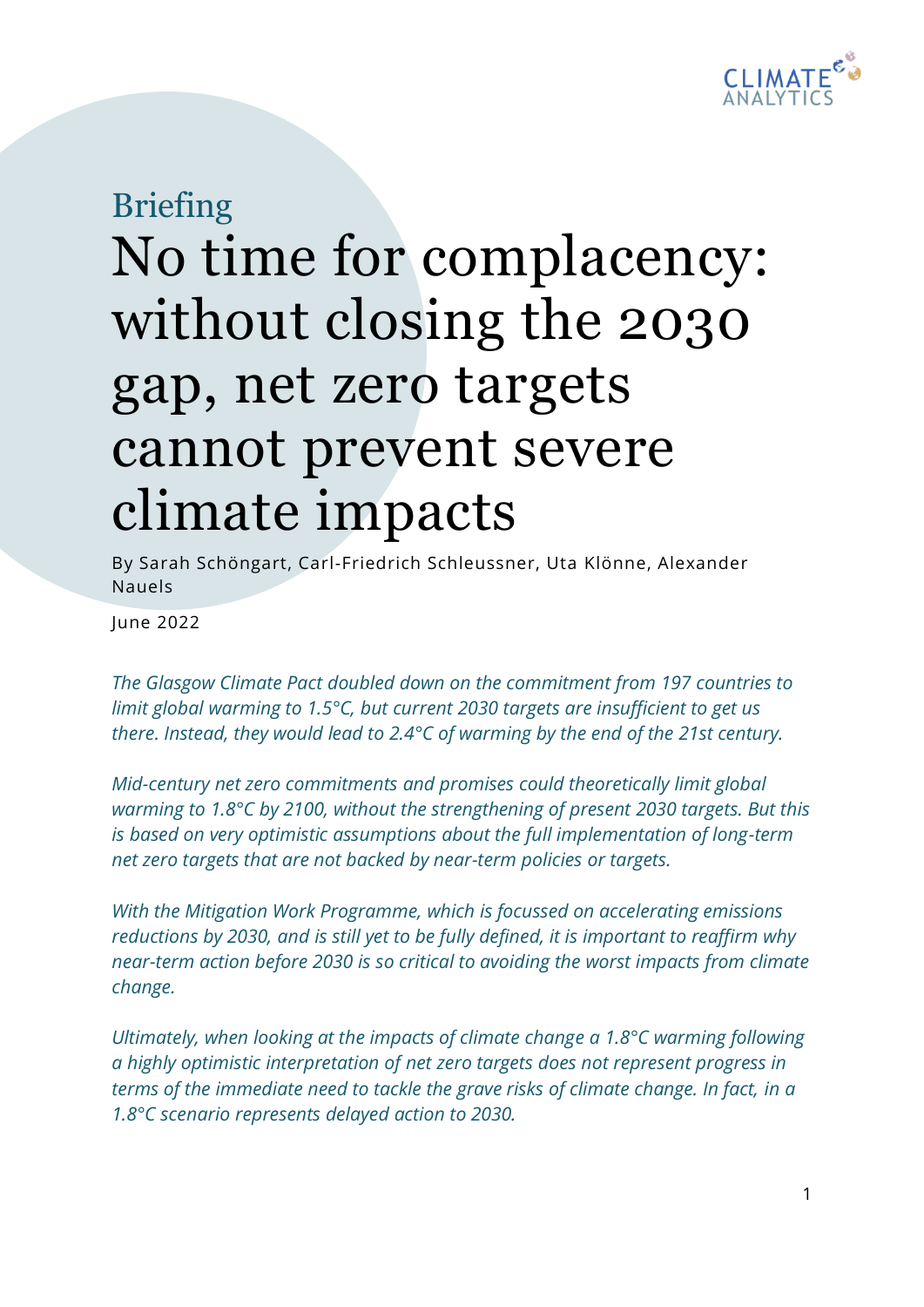*Without deep 2030 emission reductions climate impacts would increase largely unchecked for at least 30 years, exceeding the 1.5°C limit and leading to irreversible changes to our climate system. For COP27 president Egypt, for example, projected 2050 flood losses under a 1.8°C pathway are almost 3 times higher than if warming was limited to 1.5°C.* 

At COP26, governments doubled down on the urgent need to increase mitigation ambition and made an unambiguous commitment to 1.5°C. The Glasgow Climate Pact, adopted at the end of 2021, "resolves to pursue efforts to limit the temperature increase to 1.5°C", and "recognises that this requires accelerated action in this critical decade".

The ParIs Agreement, signed in 2015, requires countries to set and update their Nationally Determined Contributions (NDCs), which are climate targets for 2030, and represent ambition in the near term. The Intergovernmental Panel on Climate Change (IPCC) is clear that global greenhouse gas emissions must be halved by 2030 to limit warming to 1.5°C (IPCC, 2022a).

At present these NDC commitments are not aligned with required emissions reductions. There is a remaining emissions gap of 17-20 GtCO<sub>2</sub>e, which is in line with seeing temperatures rise to 2.4°C by 2100 (Climate Action Tracker, 2022). At this level of warming, climate change would inflict devastating impacts all around the world, and become an existential threat to vulnerable countries such as small island developing states and least developed countries.

Meanwhile, a growing number of governments committed to action in the long term, by setting 2050 net zero emissions targets. Analyses suggest that this could lead to an endof-century global warming of 1.8°C, but highlights that there is a substantial credibility gap on the implementation of these targets (Climate Action Tracker, 2021).

Net zero commitments, while promising, are only meaningful if linked to corresponding and fully implemented emissions reduction targets in the *near term* – in other words, by 2030. This raises the question of how countries that fail to pursue ambitious mitigation action before 2030 will be able to implement drastic emissions reductions after 2030, especially as some of these measures would need to be even more stringent at that stage.

But more critically, delayed mitigation action until after 2030 would lock in climate change impacts and blow past the 1.5°C goal of the Paris Agreement.

In a 1.5°C scenario, the average rate of warming over the next 20 years almost halves compared to today's pace (CONSTRAIN, 2020). But in a delayed action 1.8°C scenario, warming would continue close to current rates until mid-century.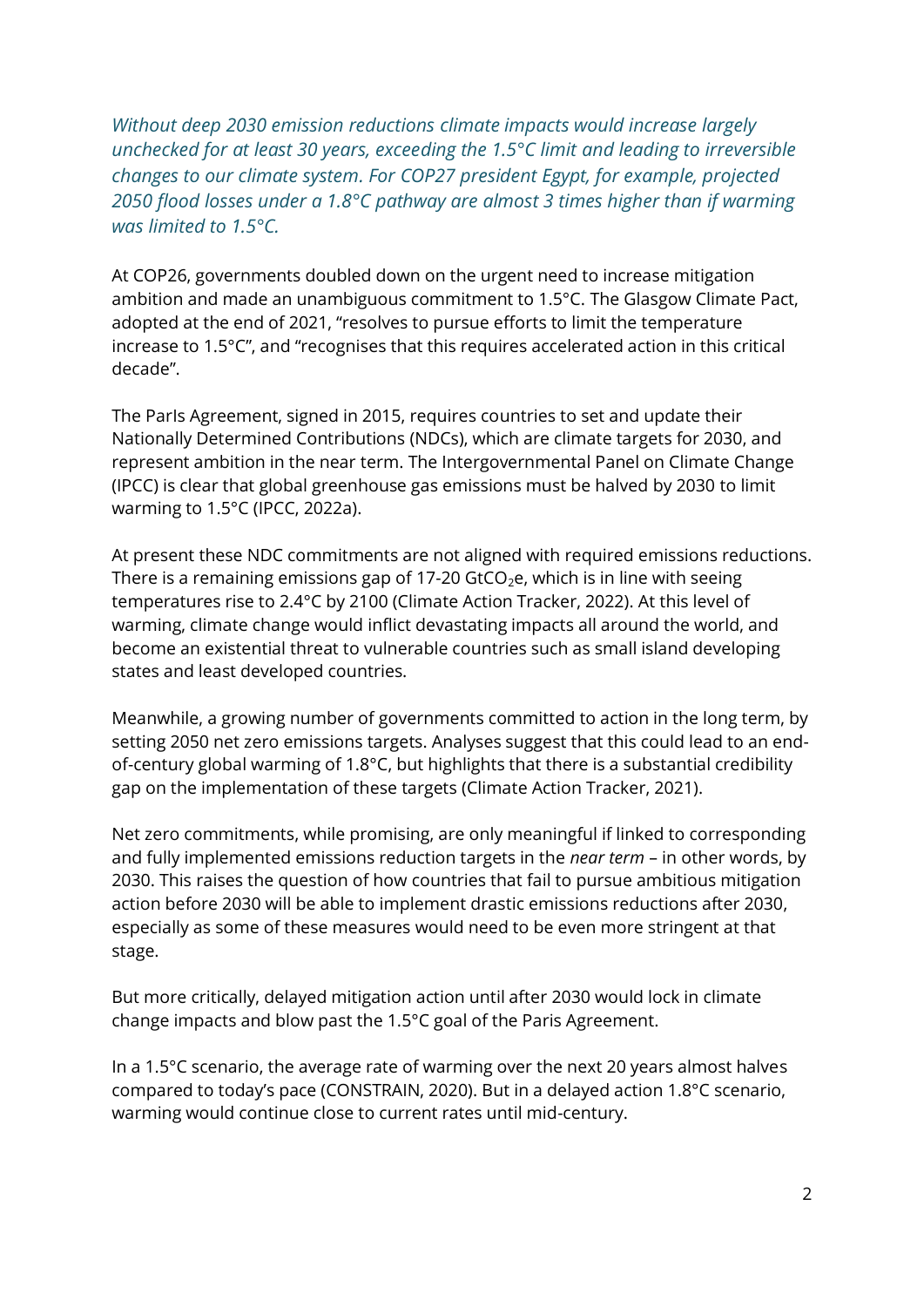

*Figure 1: 21st century greenhouse gas emission trajectories and median warming estimates for 2050 and 2100 of three mitigation pathways: pledged 2030 emissions reductions from available NDCs (2030 targets), additional long-term indications of reaching net-zero CO<sup>2</sup> emissions by around 2050 (1.8°C pathway), and emission reductions in line with the Paris Agreement long-term temperature goal (1.5°C pathway).* 

Emissions trajectories to 2030 run along the same line in the 1.8°C and 2030 targets scenarios, before stringent reductions begin in the 1.8°C scenario. This means that much more greenhouse gases will be emitted into the atmosphere in the next few decades, leading to worse impacts. So, a 2100 warming of 1.8°C will not ease the threat posed by severe impacts of climate change emerging to 2050.

Every fraction of a degree of avoided warming in the near-term matters when it comes to limiting impacts and risks. A 1.8°C pathway would be very different from a 1.5°C world in terms of locked-in catastrophic climate impacts and limits to adaptations being reached for the most vulnerable.

## It's all about the impacts

Using the Climate Impact Explorer (Climate Analytics, 2022), we compared the difference in climate impacts by 2050 in a 1.5°C future and a 1.8°C future in different countries around the world (Figure 2). What becomes immediately apparent is that irrespective of location - we will see significantly higher impacts and damages by 2050 if we delay emissions reductions and embark on a 1.8°C pathway.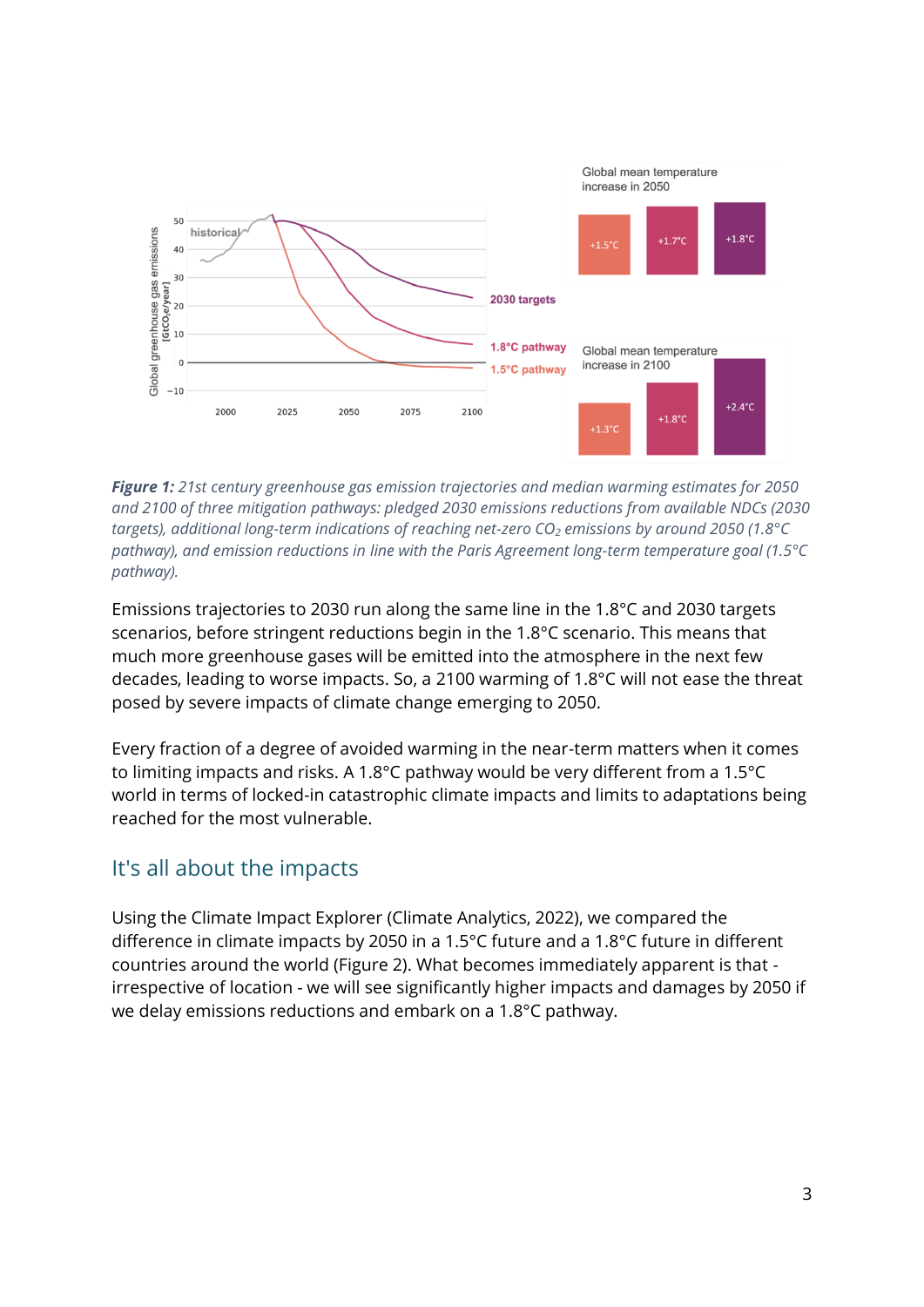

*Figure 2: Illustrative climate impacts and associated damages in 2050 for selected countries under a 1.5°C pathway (orange), a 1.8°C pathway (red) and a 2030 targets pathway (purple, see also Figure 1). Results are presented in either absolute terms or changes in percentage points relative to the 1986-2005 reference period (median and 90% uncertainty range in square brackets). Relative differences in 2050 impacts compared to the reference 1.5°C pathway are given for the 1.8°C and 2030 targets pathway.*

For **Egypt**, the land fraction annually exposed to river floods will almost triple in 2050 if emissions reductions are delayed to after 2030, compared to a 1.5°C pathway. In the **United States**, 44% higher damages from tropical cyclones are expected per year on a 1.8°C trajectory compared to 1.5°C. And in **India**, a country that is already facing severe impacts from extreme heatwaves, the number of people exposed to heatwaves will increase by 35% to 192 million people if the world follows a 1.8°C pathway compared to a 1.5°C pathway.

These already large differences in impacts and damages around mid-century would only worsen throughout the 21st century.

The lack of stringent emissions reductions in the near term also has important implications for the scale of adaptation and loss and damage. For every degree of warming, adaptation becomes harder and more costly – and the IPCC's Working Group II report was clear that above 1.5°C, vulnerable countries will not be able to adapt to some of the impacts of climate change, significantly increasing the scale of loss and damage (IPCC, 2022b).